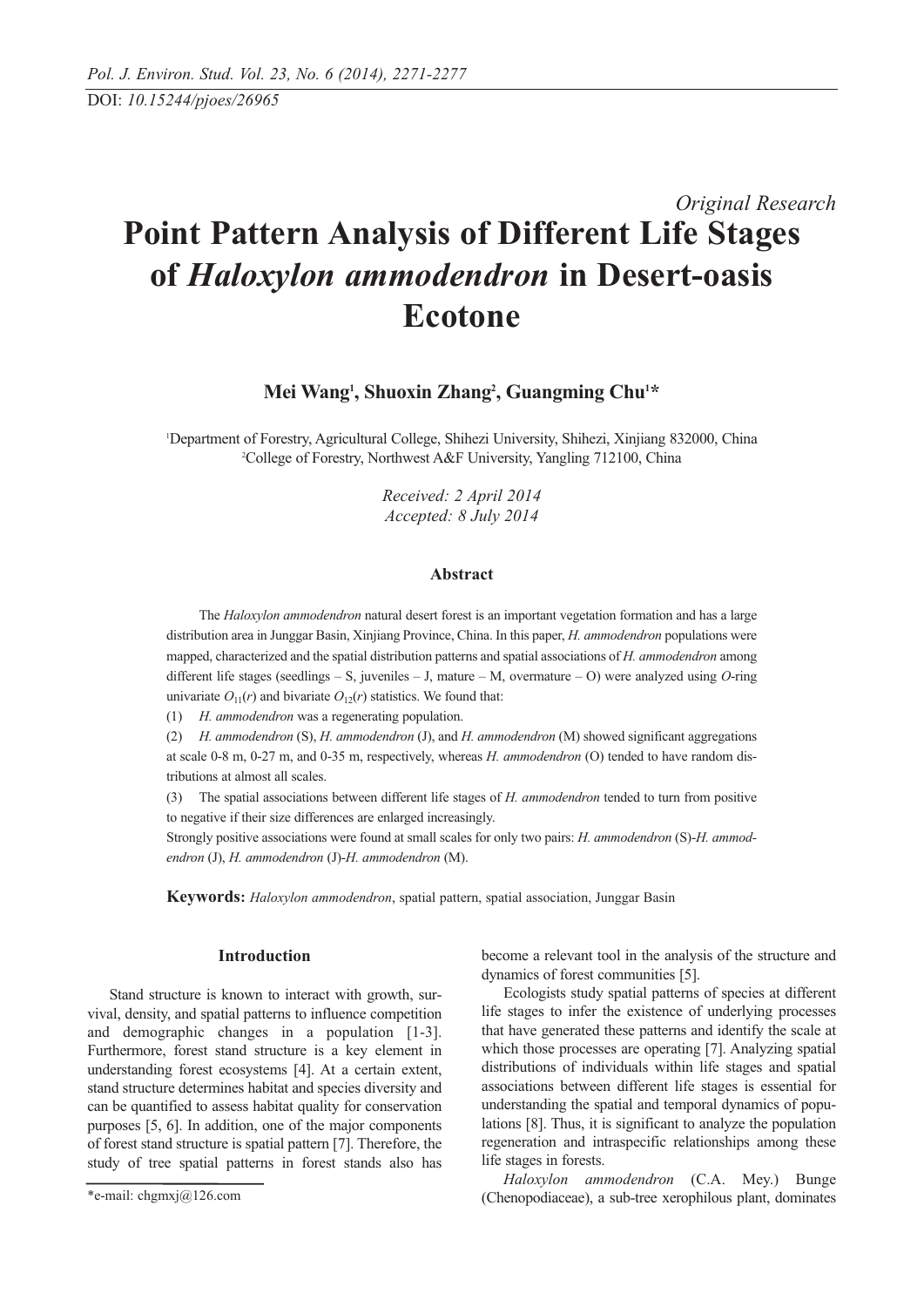| <b>Species</b>     | Living standing<br>[No/ha] | Dead adult standing<br>[No/ha] | Average height<br>$\lceil$ cm $\rceil$ | Max. height<br>$\lceil$ cm $\rceil$ | Average canopy<br> cm | Max. canopy<br>$\lceil$ cm $\rceil$ |
|--------------------|----------------------------|--------------------------------|----------------------------------------|-------------------------------------|-----------------------|-------------------------------------|
| H. ammodendron     | 1711±306a                  | $92\pm19h$                     | 93.1 $\pm$ 86.7a                       | 430.5 $\pm$ 15.4a                   | $104.7 \pm 47.9a$     | $250.3 \pm 31.9a$                   |
| $\vert A.$ aphylla | $1273 \pm 206$ b           | $715 \pm 219a$                 | $43.9 \pm 21.4c$                       | $110.2\pm8.6$                       | $47.3 \pm 20.2c$      | $105.7 \pm 13.6c$                   |
| R. songarica       | $183 \pm 18c$              | $27 \pm 18c$                   | $37.6 \pm 17.5d$                       | $55.7 \pm 7.2$ e                    | $39.7 \pm 14.8$ e     | $86.8 \pm 21.6d$                    |
| N. roborowskii     | $126 \pm 15d$              | $18 \pm 11d$                   | $49.5 \pm 23.1$ b                      | $80.4 \pm 5.3$ d                    | $77.4 \pm 25.6$       | $220.1 \pm 46.3a$                   |
| Others             | $53 \pm 17e$               | $12\pm 6e$                     | $44.2 \pm 7.8c$                        | $96.2 \pm 20.7c$                    | $42.5 \pm 12.4$ d     | 140.5±35.7b                         |

Table 1. Stand structure and composition in the plot.

many areas of Asian deserts with average annual rainfall between 30 and 200 mm. In China, *H. ammodendron* is an important component of old Mediterranean flora widely spread in the Junggar Basin, northeast of the Tarim Basin and several other desert areas on a range of soils [9, 10]. This species is of great ecological and economic importance not only because it can survive harsh environmental conditions, but it can also stop wind erosion of sand. Song et al. developed some studies on the special pattern of *H. ammodendron* population, and suggested that aggregated distribution is the main trend for the *H. ammodendron* population for adaptation to the unfavorable environment, which is beneficial to the survival and development of the individual [11].

To address these concerns, we studied the spatial patterns of *H. ammodendron* at different life stages (height classes) with the *O*-ring statistic, and mainly focused on intraspecific spatial associations among the life stages in a 3 ha desert plant plot in the desert-oasis ecotone of south Junggar Basin, NW China. Our objectives were:

- (1) To detect the dynamic aspects of spatial pattern at different life stages (seedlings, juveniles, mature, and overmature)
- (2) To reveal the spatial association within different life stages among seedlings, juveniles, mature, and overmature

Thus our study provides a theoretical basis for the conservation, rehabilitation and sustainable management of desert ecosystem in Junggar Basin.

## **Materials and Methods**

#### Study Site

The study area was located on the desert-oasis ecotone spanning an elevation range of 258-265 m in South Junggar Basin, NW China (45º22′43.4″N, 84º50′32.5″E), from July to September 2010, which is a transitional zone from oasis to desert (Fig. 1). Geological substrates of the study site include aeolian deposits of sandy soil and highly eroded diluvial soil. The mean temperature varies from 5 to 9ºC, minimum winter temperatures vary from -30 to -41ºC, and maximum summer temperatures are 30-40ºC. Snow melt at the end of winter, together with rainfall, amounts to an annual precipitation of 100-150 mm.

Three typical sample plots (3 ha) were laid out in an area with ecotone or hierarchical distribution between diluvial and sandy soil. Sandy soil area is about 55-65% and sand layer is 5-30 cm deep. The micro topography of three plots is complicated and heterogeneous. In the study area, the vegetation cover ranges between 10% and 35%. The woody vegetation is dominated by *A. aphylla*, *H. ammodendron*, *Reaumuria songarica*, and *Nitraria roborowskii* (Table 1). Other woody plant species in the area include *Lycium ruthenicum*, *Halostachys caspica*, *Halocnemum strobilaceum*, and *Tamarix ramosissima*.

# Data Collection

Each plot (100×100 m) was divided into 400 contiguous  $5 \times 5$  m quadrates, as the basic unit of vegetation survey, using the DQL-1 forest compass (Harbin Optical Instrument Factory, China). All woody plants, including living and dead standing ones, were investigated. The species names, relative location of each individual, height, crown width (the greatest diameter of the vertical projection of the crown in two directions, i.e., north-south or east-west), and microhabitat (e.g., soil surface, depression patch) were recorded.

Since spatial patterns at each life stage suggests the past process of regeneration [12], we classified *A. aphylla* plants based on reproductive ability into seedlings (height  $\leq 50$ cm), juveniles (50 < height  $\leq$  150 cm), mature (150 < height  $\leq$  250 cm), and overmature (height  $\geq$  250 cm).

#### Point Pattern Analysis

Wiegand and Moloney developed a multiscale method called the *O*-ring statistic that is based on the *L*-function [13]. The *O*-ring statistic isolates specific distance classes



Fig. 1. Location map of study area.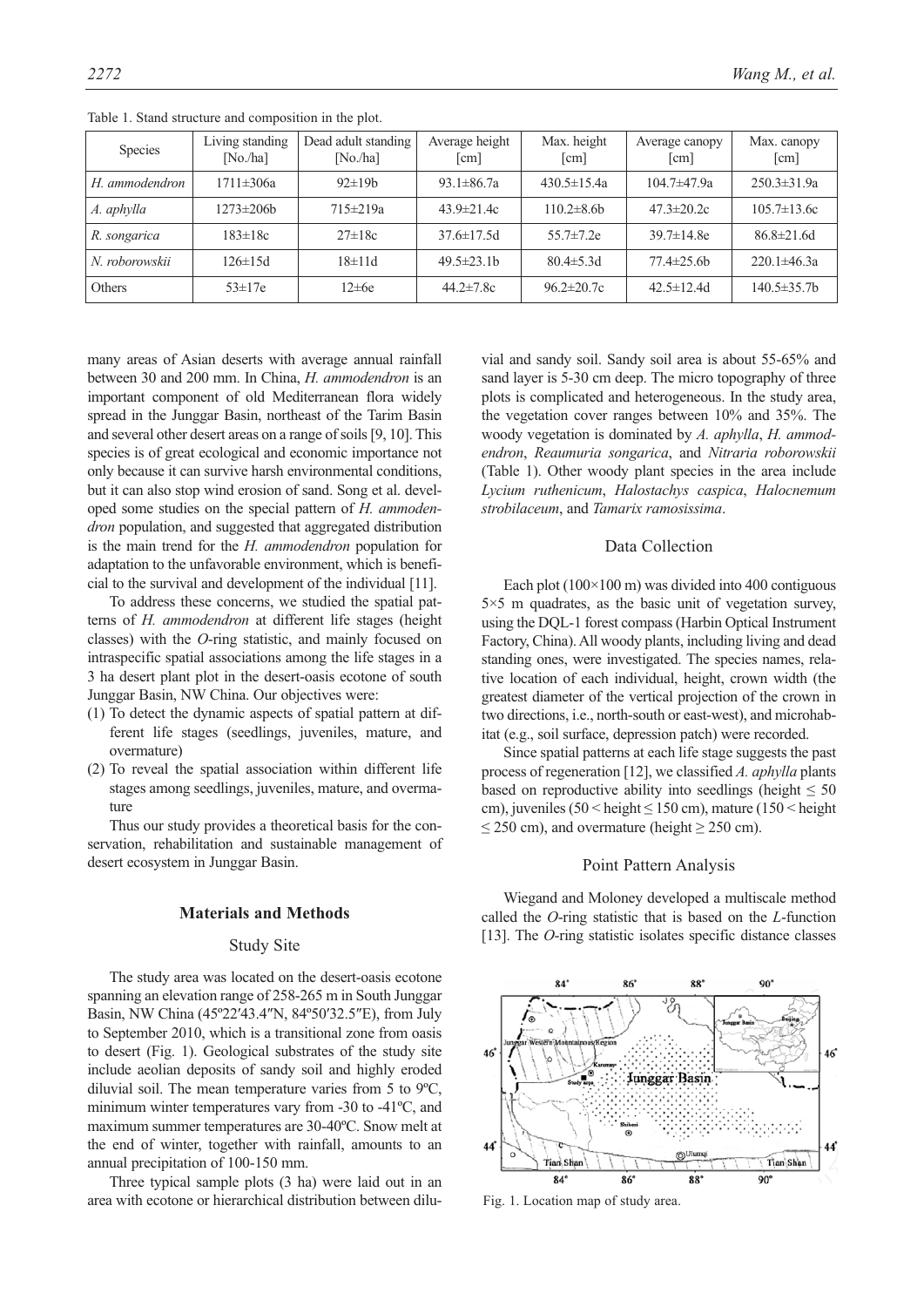by replacing the circles of Ripley's *K*-function with rings, and by using the mean number of neighbors in a ring of radius r and ring width around an individual [13]. Consequently, the *O*-ring statistic has the additional advantage that it is a probability density function with the interpretation of a neighborhood density, which is more intuitive than an accumulative measure [14]. For the *O*-ring statistic, the univariate statistic is used to analyze the spatial pattern of one object, while the bivariate statistic is used to analyze the spatial association of two objects (pattern 1 and pattern 2) [13].

In this study, the univariate *O*-ring statistic was used to analyze the spatial patterns of different life stages of plants, and the bivariate *O*-ring statistic was used to analyze spatial associations among different life stages in the three plots. For the univariate analyses we used the null model of complete spatial randomness (CSR) as a null hypothesis [13, 15] because the spatial distributions of plants in the three plots seem to be affected significantly by drought stress and habitat heterogeneity (e.g., soil patch and micro topography). To test intraspecific association we examined the spatial distribution relation among four life stages of *H. ammodendron* plants with the antecedent condition null model. In this case, the locations of pattern 1 remain fixed and the null model distributions only pattern 2 in accordance to a specific univariate null model [15]. For univariate analysis,  $O(r)$  above the upper confidence limit indicates aggregation while  $O(r)$  below the lower confidence limit indicates regularity. For bivariate analysis, if at a given distance r,  $O_{12}(r)$  is above the upper (or below the lower) limit of the confidence envelope, it indicates that life stage 2 is positively (or negatively) associated with life stage 1 at the distance r.  $O_{12}(r)$  is within the confidence intervals, which indicates that there is no interaction between life stages 1 and 2.

In addition, the intensity of spatial patterns or spatial associations is defined as the magnitude of the deviation from randomness or independence. All analyses were conducted in the Programita software package [13]. Ninetynine Monte Carlo simulations were used to generate 99% confidence envelopes.

#### **Result**

#### Stand Structure and Composition

The total number of woody plants in the plot was 4,210 individuals·ha-1 (3,346 living and 864 dead standing), consisting of 8 species, 8 genus, and 3 families. *H. ammodendron* population was in possession of the dominance of spatial occupation capacity in the plot, since 1,803 individuals or 42.8% were *A. aphylla* (1,711 live and 92 dead standing) (Table 1). *A. aphylla* (1,273 live and 715 dead standing) was the main associated plant species of *H. ammodendron*. The other species together occupied only 10% of the total number. *H. ammodendron* was the most abundant canopy species and showed the largest mean canopy (104.7 cm) and largest mean height (93.1 cm). The largest plant height measured in the plot was for *H. ammodendron* (4.3 m), and the other species was not more than 1.2 m. *H. ammodendron* population in the plot exhibited reverse-J plant height distributions due to a large number of small size plants, characterized by continuous regenerating populations (Fig. 2).

# Spatial Patterns of Different Life Stages

Maps of tree locations of the *H. ammodendron* across four life stages were plotted (Fig. 3). The maps clearly showed that *H. ammodendron* is not uniform across the plot. When the spatial patterns of *H. ammodendron* was analyzed at four life stages (Fig. 4). *H. ammodendron* (S), *H. ammodendron* (J), and *H. ammodendron* (M) showed significant aggregations at scale 0-8 m, 0-27 m, and 0-35 m, respectively. *H. ammodendron* (O) tended to have random distributions at all scales and only had a fluctuation around the upper envelope line at small scales. However, the aggregated intensity decreased from *H. ammodendron* (S) to *H. ammodendron* (M).

#### Spatial Association Among Life Stages

*H. ammodendron* (S) had spatially positive association with *H. ammodendron* (J) at 0-4 m scales, and negative association at 9-37 m scales (Fig. 5a). *H. ammodendron* (S) was significantly and negatively associated with *H. ammodendron* (M) at 0-25 m scales, and tended to have independent associations with a fluctuation around the upper envelope line at >25 m scales (Fig. 5b). *H. ammodendron* (S) and *H. ammodendron* (O) tended to have spatially no association, except positive association at 3-6 m and 7-20 m scales (Fig. 5c). *H. ammodendron* (J) was significantly and positively associated with *H. ammodendron* (M) at 0-29 m scales, and tended to have independent associations with a fluctuation around the lower envelope line at >29 m scales (Fig. 5d). *H. ammodendron* (J) and *H. ammodendron* (O) showed no association at 0-16 m scales, and mainly negative association at middle scales (Fig. 5e). *H. ammodendron* (M) was dominated by spatial independence with *H. ammodendron* (O) at almost all scales (Fig. 5f).



Fig. 2. The height classes distribution of *H. ammodendron* population in the plot.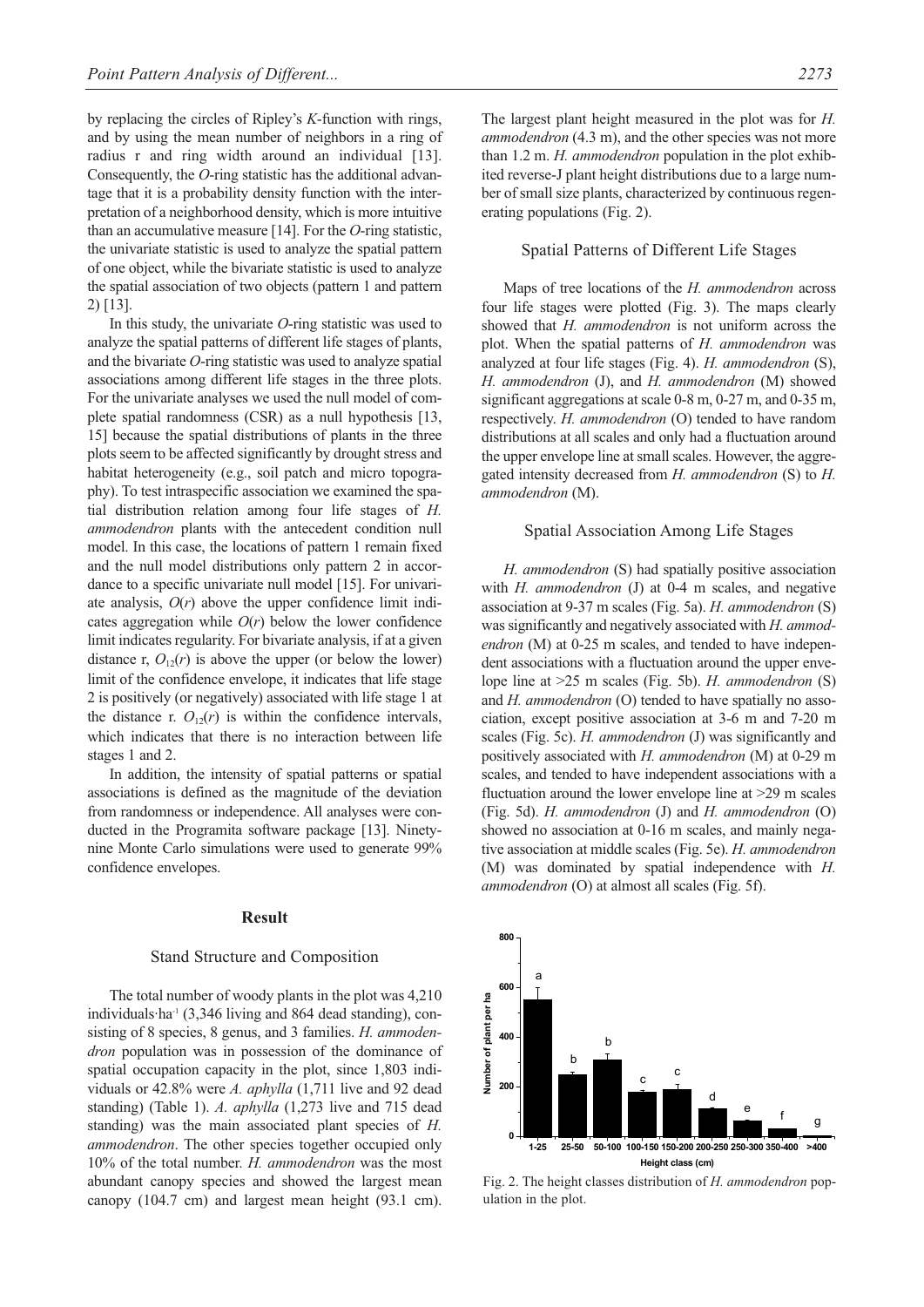

Fig. 3. The distribution maps of *H. ammodendron* plants at four life stages.

## **Discussion**

#### Population Structure

The size structure of a species reflects regeneration processes [16, 17], and when compared to the spatial structure of forest, can provide insight into the forest dynamics [18]. *H. ammodendron* plants in the plot had a large number of seedlings, and the size distribution of *H. ammoden-* *dron* population appears as a reversed "J" shape, suggesting the continuous population regeneration and favorable conditions for establishment and survival of seedlings. The less number of *H. ammodendron* (O) might be offset by the younger *H. ammodendron* (M). Meanwhile, they also have a certain number of *H. ammodendron* (J) and may be able to maintain the population in desert-oasis ectone.

However, Si et al. reported *H. ammodendron* population has degenerated in low-lying areas and small dunes



Fig. 4. Spatial patterns of *H. ammodendron* at four life stages with univariate *O*-ring. Black lines indicate ring statistics (*O*(*r*)); thindashed lines indicate the upper and lower limits of the 99% confidence envelope.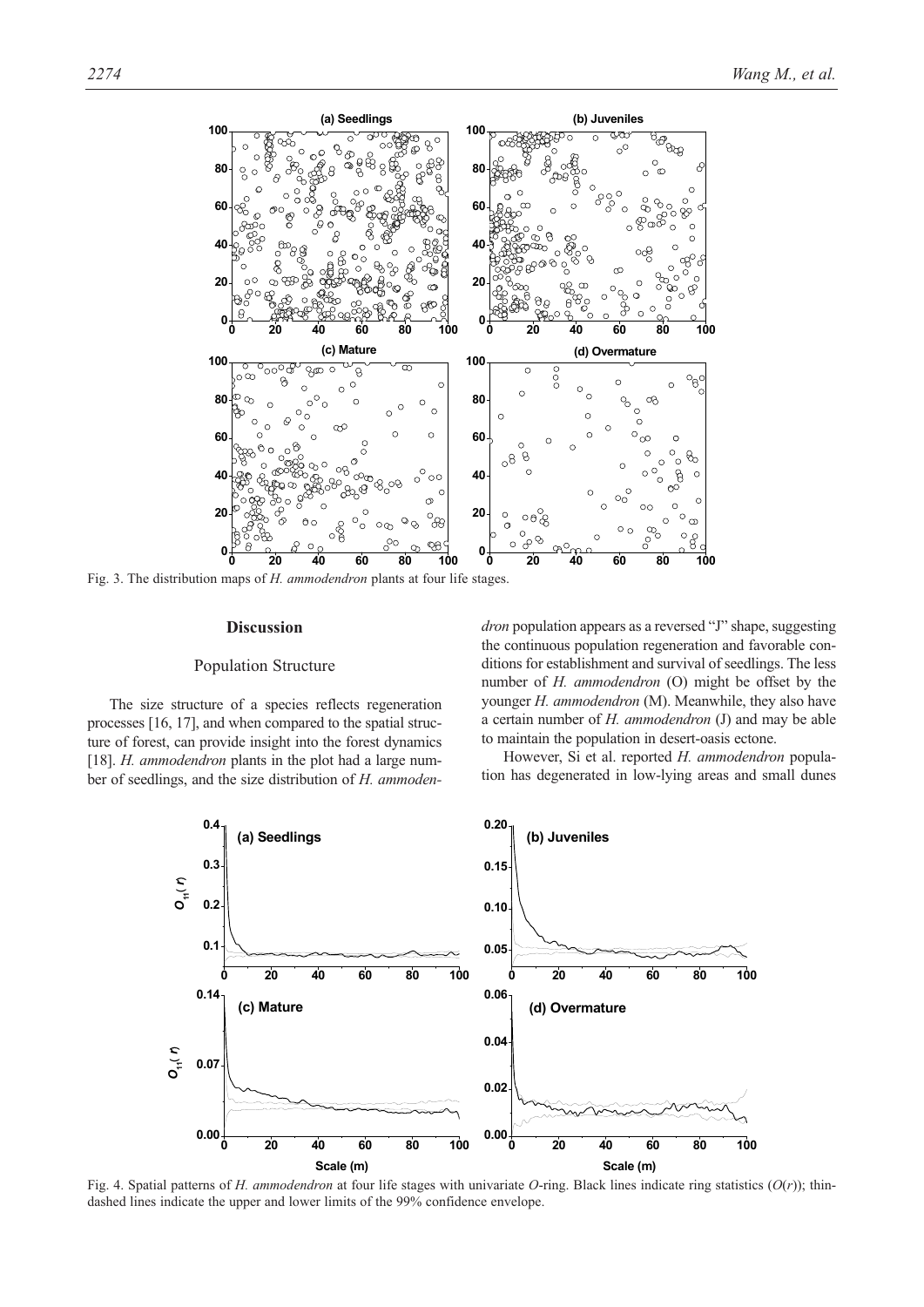

Fig. 5. Spatial associations of different life stages. Black lines indicate ring statistics  $(O(r))$ ; thin-dashed lines indicate the upper and lower limits of the 99% confidence envelope.

(height  $\leq$  5 m), while nearby in large dunes (height  $>$  10 m) the plants grow normally [19]. On the other hand, the groundwater depth has severely restricted the availability of water to *H. ammodendron* and seedling regeneration in the degraded area [10]. The relationship between the survival index of *H. ammodendron* population and the groundwater level was significantly negative, indicating that groundwater has a profound effect on the viability of the populations [19]. In the present study, but although large dune is nonexistant, *H. ammodendron* renewal is normal. Thus, we suggested that groundwater depth with that between 4-6 m is the effective degree for *H. ammodendron* growth and seedlings regeneration. In addition, *H. ammodendron* is a psammophytes species and only dungarunga in Gurbantunggut Desert, and have strong drought-tolerant and barren resistance traits [10]. The species can produce a large number of seeds, and the seedlings have rapid growth and lignifications phenomena after spring snowmelt in order to adapt specific desert habitats. Their biological characteristics and reproduction in local habitats provide sufficient opportunities for establishment and recruitment, and therefore *H. ammodendron* grows well relative to other species in the study area.

## Spatial Patterns

Aggregated distribution in species is a widespread pattern in nature [7, 20]. Likewise, this issue is especially relevant and common in semi and semi-arid shrub lands [11, 21, 22]. Aggregated plant patterns in semiarid shrub lands have been variously attributed to facilitation [21, 23, 24], habitat heterogeneity [25], disturbance [26] and localized seed dispersal [27]. In the present study, *H. ammodendron* (S), *H. ammodendron* (J), and *H. ammodendron* (M) all showed aggregated distribution on small scales. First we suggested that micro topography, such as depression, runnel, and sandy mound lead to the high habitat heterogeneity of community, which can leave no doubt that these seed traps played a role in the maintenance of the aggregated structure. Secondly, the interdependence pattern of *H. ammodendron* (S) and *H. ammodendron* (J) may improve function to endure drought and sand blown by wind, and increase survival rate. Thirdly, we suggested that water assembly is considered to be the most likely factor that leads to population aggregation. The variation in depression corresponded closely with the distribution of *H. ammodendron* (S) number. In semi-arid and arid areas, water is often the most limiting resource, and small-scale variations in vegetation, soil surface cover, and micro-topography alter the amount of water available to plants [10, 28]. In addition, soil texture may also play an important role as spacing mechanisms in aggregated pattern form [17].

Wang et al. suggested that species aggregation intensity generally decreased with increasing size classes [29]. Like some previous studies [7, 30], we found that relative smaller size classes plants of *H. ammodendron* was more aggregated at small scale than bigger ones in the plot, perhaps because *H. ammodendron* (S) recruitment rates were high and dispersal was rich under condition of environmental heterogeneity. However, the observation that aggregation intensity was weaker in classes with larger size classes even random distribution of *H. ammodendron* (O) may be due to stochastic mortality or strong intra- and/or interspecific competition for resources (water, nutrients, etc.). Our result is consistent with the findings from another study about *H. ammodendron* [11], which report that the species aggregation decreased with increasing size class. This trend suggests that the larger plants competitively inhibit specifics over a larger area of influence than the smaller plants [7]. In this study, the non-random mortality of the *H. ammodendron* stands driven by intraspecific competition was also observed in other forests [31, 32], suggesting that density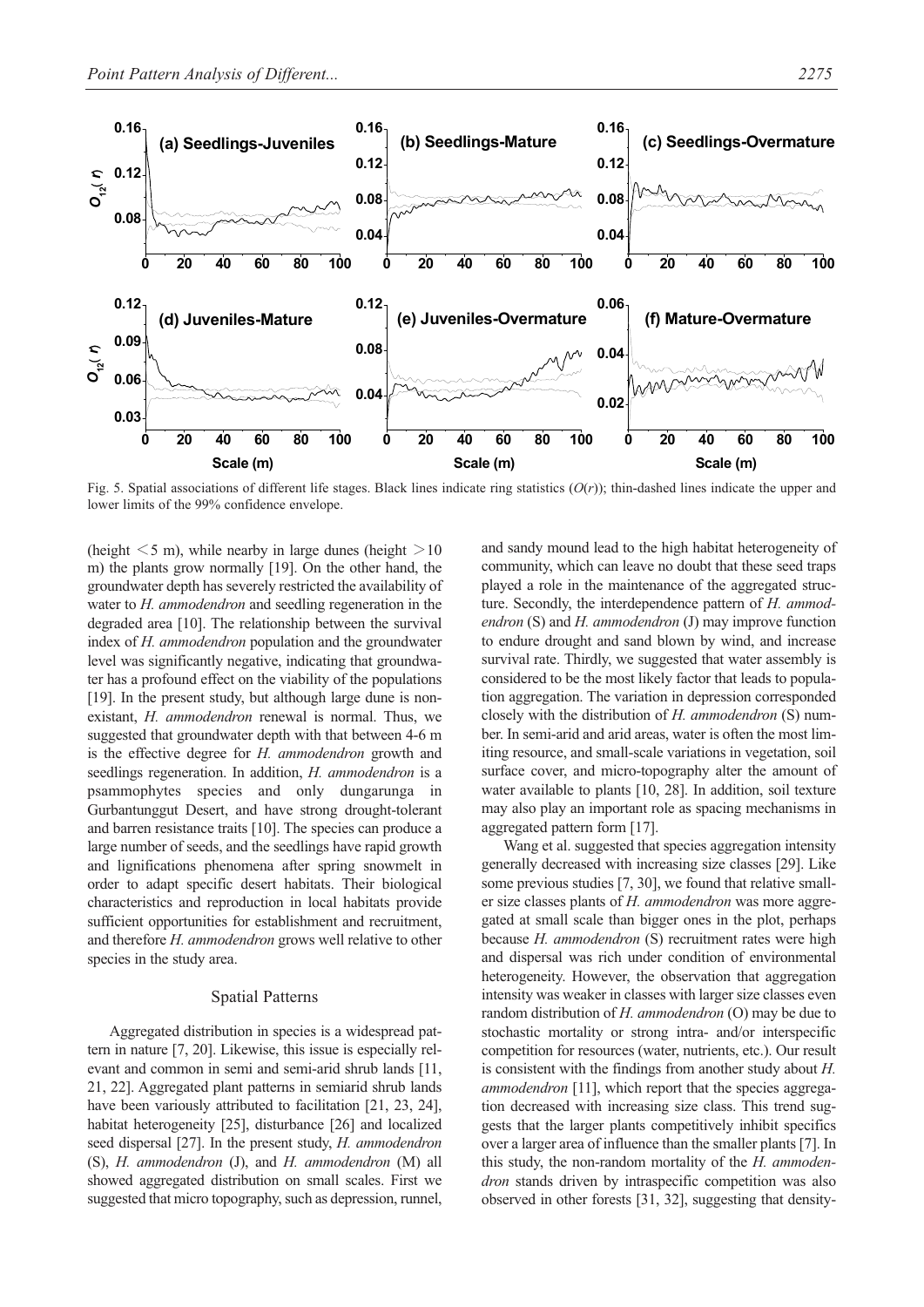dependent mortality is a prevailing mechanism in *H. ammodendron* population under drought conditions. Similarly, this provides prevailing evidence suggesting the importance of intraspecific competition in governing the spatial distribution and population dynamics of the plant populations in desert areas.

## Intraspecific Associations

The strongly positive association of *H. ammodendron* at seedlings and juveniles, and juveniles and mature stages at small scales, may result from a facilitative relationship of larger 'nurse plants' providing shelter to small plants. However, the spatial negative association of *H. ammodendron* (S) to *H. ammodendron* (M) at small scales, and *H. ammodendron* (J) to *H. ammodendron* (O) at middle scales may be the result of strong intra- and/or interspecific competition for resources (light, water, nutrients, etc.). In particular, *H. ammodendron* (O) tended to no associations at almost all scales with *H. ammodendron* (S) and *H. ammodendron* (M), indicating the suppression of early stages by later stages. *H. ammodendron* (S) facilitated the growth of *H. ammodendron* (O) at some smaller scales, whereas *H. ammodendron* (S) was suppressed by *H. ammodendron* (J) at middle scales. *H. ammodendron* (J) was suppressed by *H. ammodendron* (M) at larger scales, whereas *H. ammodendron* (M) facilitated the growth of *H. ammodendron* (O) at larger scales. The spatial association between different *H. ammodendron* life stages tended to turn from positive to negative if their size differences are enlarged increasingly. The greater the difference in the age of the plants, the weaker the positive correlation [11, 33]. Therefore, spatial associations of *H. ammodendron* population depend on spatial scales, individual sizes, and plant interaction relationships.

#### Implications for Population Management

Micro-topography creates biotic heterogeneities (e.g., seed tree abundance, intraspecific competition) and abiotic heterogeneities (e.g., soil organic, salt, water), which act as a filter for seed availability, seedling germination, and establishment in arid and semi-arid environments [27, 34]. Thus, for *H. ammodendron* with limited seed dispersal distance, seed availability may be the main limiting factor for recruitment in severely heterogeneities topography areas and result in competitive relation and aggregated patterns in desert areas [11]. Furthermore, field observations also confirmed that almost all recruits were observed in low severity burned areas. In addition, drought is an important disturbance in the desert community, which can change vegetation dynamics [10, 34]. Because community succession is a long-term process where initial conditions can be critically important, plant recruitment after drought severity provides a critical observational window to predict future spatial patterns and stand dynamics [11, 27]. In the present, due to the sandy soils of our study area, severely continued drought may be likely to kill the seedling meristems or even seedlings of *H. ammodendron*, hence ultimately limiting post-drought seedling recruitment potential. Thus, artificial regeneration and afforestation using micro-topography may be to promote ecological restoration of the degraded *H. ammodendron* ecosystem in lowseverity drought years.

Sustainable forest management in arid and semi-arid areas has long been interested in managing interspecific relations dominated by desert woody species, but intraspecific competition also is a very important question [34]. In this paper, we showed that intraspecific competition was an important process in four different life stages (seedlings, juveniles, mature, overmature) in a *H. ammodendron* population in the Ecotone desert-oasis of South Junggar Basin. The results of our spatial analyses suggest that minimizing the intraspecific competition between conspecific plants will likely increase the survivorship of desert plants. The maintenance of the plant community will not only increase the diversity in stand composition but also will reduce the intensity of intraspecific competition and consequent mortality [35]. Furthermore, the stand density of *H. ammodendron* must be optimized to maintain a plant growth that compensates the loss due to competition under drought conditions.

## **Conclusions**

The present study provides further evidence of *H. ammodendron* population dynamics and intraspecific competition at different life stages in the desert-oasis ecotone of south Junggar Basin, NW China. The species functional traits (regeneration, seed dispersal ability, etc.), water assemble, soil texture, and environmental heterogeneity have been considered to be a primary factor controlling the aggregated distribution of the *H. ammodendron* population. The spatial associations of *H. ammodendron* population in Junggar Basin not only varied with life stages, but also with spatial scales.

### **Acknowledgements**

Our research is supported by the National Basic Research Program of China [2010CB951003] and the Cultivation Program of Young Scientific and Technological Talent of Shihezi University [2013ZRKXYQ11]. The authors thank all those who provided helpful suggestions and critical comments on this manuscript and anonymous reviewers. The authors also wish to thank Dr. Yaning Chen for his assistance in the fieldwork.

# **References**

- 1. HUSTON M.A., DEANGELIS D.L. Size bimodality in monospecific populations: A critical review of potential mechanisms. Am. Nat. **129**, (5), 678, **1987**.
- 2. WEINER J., DAMGAARD C. Size-asymmetric competition and size-asymmetric growth in a spatially explicit zone of influence model of plant competition. Ecol. Res. **21**, (5), 707, **2006**.